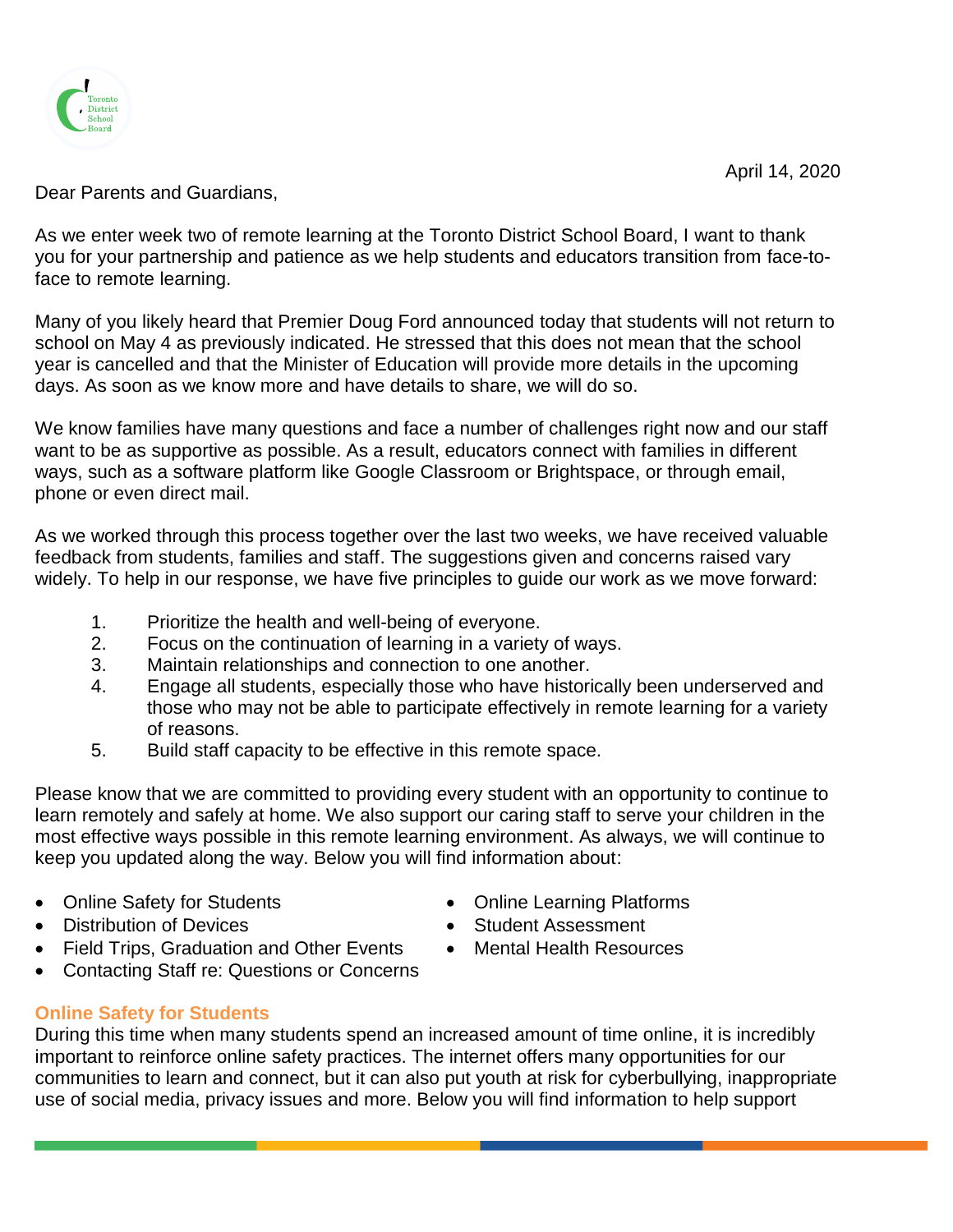

discussions about online safety with your family. If we work together – parents/guardians, students and educators – we can help keep our students safe from online risks.

Here are some key online safety tips for parents/guardians and students:

- Students should never share personal information, such as their phone number, address, social insurance number, date of birth, personal images or financial information, over the Internet without adult permission;
- If students see a message, comment, image, or anything else online that makes them concerned for their personal safety or feel uncomfortable, they should bring it to the attention of an adult immediately; and
- Parents/guardians should be aware and monitor the websites, video games and apps that your child is using to ensure they are appropriate and used in a safe manner.

For more information, please visit the [TDSB Online Safety web page.](https://www.tdsb.on.ca/Remote-Learning-Support-Resources-for-Educators/Digital-Learning-Tools/Online-Safety)

# **Online Learning Platforms and Web Conferencing**

The TDSB provides educators with options for online learning platforms and video conferencing to connect with students remotely. It is the decision of individual educators which platform(s) to use and how best to engage students and families, based on their own knowledge and comfort level as well as consideration of student and family circumstances. It is important for students and families to remember that remote learning for each class will be different and is based on the teacher's professional judgement.

Educators are welcome to use video conferencing but are not required to do so. Our common goal is to engage all students. This will be accomplished in many different ways and using different strategies and online tools. It is our expectation that teachers and designated early childhood educators in Kindergarten will have a method of regular engagement with all of their students to ensure students are able to access learning tasks and resources, check in on students' well-being and provide students with feedback.

We recognize that families who have students with special education needs or English Language Learners may require specific attention to support unique learning needs. Supporting all of our diverse learners in TDSB is a priority and teachers and ESL/ELL staff continue to collaborate with other school staff to personalize student programming based on the specific strengths and needs outlined in the IEP for students with special education needs who are accessing the Ontario Curriculum or the Alternate Curriculum or are English Language Learners. Families are encouraged to visit the [Special Education Resources](https://www.tdsb.on.ca/Remote-Learning-Support-Resources-for-Educators/Resources/Special-Education-Resources) or the [ESL Resources](https://www.tdsb.on.ca/Remote-Learning-Support-Resources-for-Educators/Resources/ESL-Resources) page to access resources and supplementary tools to support learning.

# **Device Distribution to Students**

To support students who need a device to access remote learning, we have made arrangements to loan devices out to students. As you can imagine, we have received a large number of requests — approximately 29,000 families require devices — but staff are working day and night to prepare and distribute these devices as soon as possible. We made the decision to have the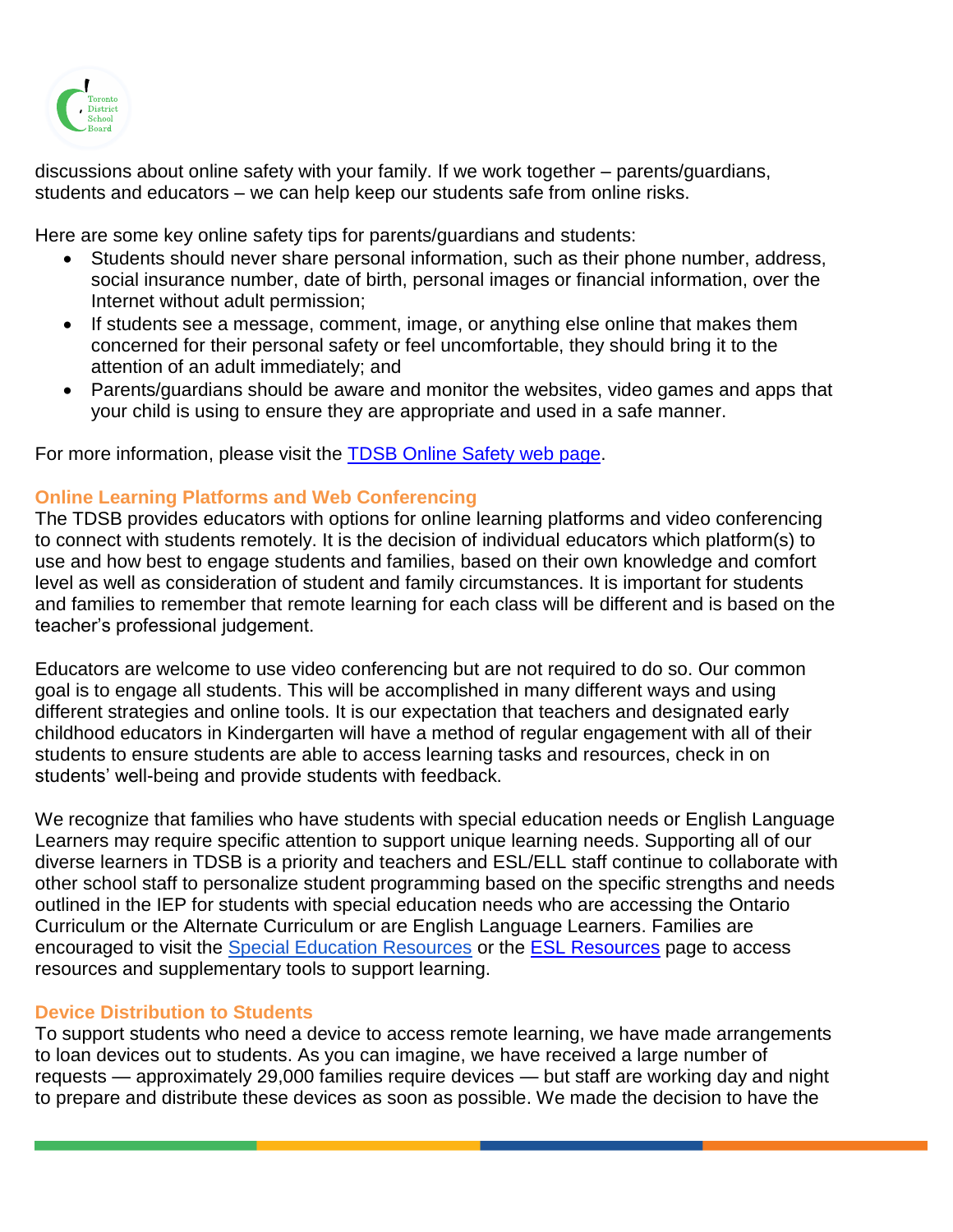

devices delivered directly to the homes of our students to ensure that families can remain safely at home. This option will take more time, but the safety of our communities is our top priority. If your child receives a device, we will support families with technical issues. We include this information with delivery of the device. Students may also connect with their teachers to report problems with the device.

We also want to ensure students with special education needs have access to Special Education Amount (SEA) equipment to support remote learning. Families and schools will collaborate with the Special Education SEA team, the OT/PT team and the IT team to ensure either Chromebooks or specific and specialized equipment are delivered to students.

### **Student Assessment**

I know that this information has been shared with you before, but it's important that you and your child understand the assessment process for remote learning:

For **elementary students**, teachers will use approaches to gather evidence of student learning and will provide meaningful feedback to students on their progress. Evidence of significant improvement in learning, during the closure period, may be taken into consideration by the teacher when assigning a final grade in a subject area. Otherwise, students in Grades 1 to 8 will be assigned the grades earned based on their learning up until schools closed on March 13, 2020. All students, Kindergarten to Grade 8, will receive a June report card.

Mid-term marks will only be entered for **Grade 12 students** by April 27 to meet the deadline to report grades to the Ontario Universities' Application Centre [\(OUAC\)](https://www.ouac.on.ca/guidance/counsellor-resources/schedule-of-dates-2020/) and the Ontario College Application Service [\(OCAS\)](https://www.ocas.ca/). Marks will reflect work done up until March 13, 2020 (from the beginning of the semester for semestered schools, or from the last provincial report card for nonsemestered schools). However, teachers may accept assignments that were due prior to March 13 and they may assign an additional assignment after April 6 to provide opportunities for students to show their learning. These assignments will be considered toward the mid-term mark only if it improves their March 13 mark.

For **students in secondary school**, teachers will assign tasks, projects and culminating activities during remote learning and provide feedback; however, this work will only be taken into consideration for final marks only if it improves the student's mark. If not, final marks submitted in June will reflect work completed by March 13, 2020.

We understand that families may be concerned about the learning gaps that may form during remote learning. When the school closure period ends and into next fall, we will be very intentional to understand the learning needs of each student and provide appropriate intervention where needed.

All students should be able to access learning online or through print resources. Some students may not be motivated to continue learning in light of how we are proceeding with marks over the next few months, but we ask students to remain involved in their learning wherever possible. This